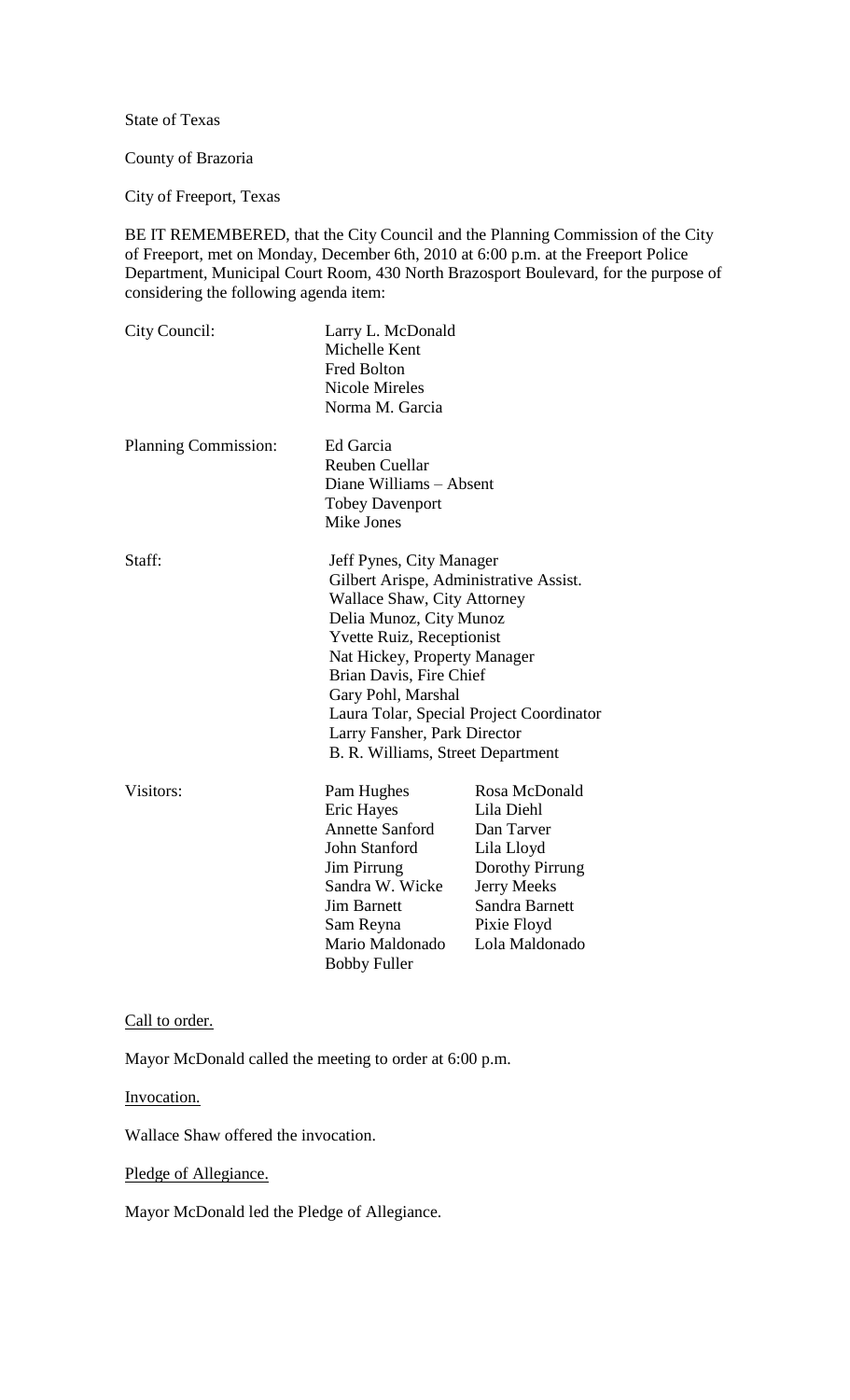Consideration of approving the November 15th, 2010 Council Minutes.

On a motion by Councilwoman Kent, seconded by Councilwoman Garcia, with all present voting "aye", Council unanimously approved the November l5th, 2010 Council Minutes.

**Recognition** of Freeport Super Feast 2010 volunteers and coordinators.

Mayor McDonald thanked his family members, friends, city employees, citizens, Salvation Army, Buc'ees, Super S Store, and all the volunteers that participated serving on Thanksgiving Day, 2010. Certificates of Appreciation were distributed.

## Attending citizens and their business.

There were none.

**Joint Public Hearing**: Conduct a Joint Public Hearing with the Planning Commission concerning proposed amendments of the Comprehensive Zoning Ordinance of the City, codified as Chapter 155 of the Code of Ordinances of the City, by amending Section 155.064 thereof, relating to amendments to said Zoning Ordinances, to add to Division (A) thereof a new item (4) requiring preliminary review of proposed amendments by the Planning Commission relating, to amend Item (1) of Division (B) thereof regarding the calling of a joint public hearing and Item (3) of Division (B) thereof specifying the action to be taken by the Planning Commission at the conclusion of the joint public hearing and to add to Division (B) a new Item (4) requiring all amendments to be embodied in an ordinance adopted by the City Council.

Mayor McDonald opened the public hearing at 6:10 p.m.

There being a quorum with the Planning Commission, Mayor McDonald opened the public hearing at 6:10 p.m. Ed Garcia stated that Chairperson, Diane Williams was absent and that he would be the acting Chairperson.

There being no comments or questions, Mayor McDonald closed 6:11 p.m.

Discuss and consider whether or not to accept a recommendation from the Planning Commission concerning proposed amendments of the Comprehensive Zoning Ordinance of the City, codified as Chapter 155 of the Code of Ordinance of the City, by amending Section 155.064 thereof, relating to amendments to said Zoning Ordinances, to add to Division (A) thereof a new Item (4) requiring preliminary review of proposed amendments by the Planning Commission relating, to amend Item (1) of Division (B) thereof regarding the calling of a joint public hearing and Item (3) of Division (B) thereof specifying the action to be taken by the Planning Commission at the conclusion of the joint public hearing and to add to Division (B) a new item (4) requiring all amendments to be embodied in an ordinance adopted by the City Council.

Ed Garcia spoke in behalf of the Planning Commission and stated that they unanimously approve the above proposed amendments of the Comprehensive Zoning Ordinance of the City.

On a motion by Councilwoman Mireles, seconded by Councilman Bolton, with all present voting "aye", Council unanimously approved the Planning Commission's recommendations concerning the proposed amendments of the Comprehensive Zoning Ordinances of the City, codified as Chapter 155 of the Code of Ordinance of the City, by amending Section 155.064 thereof, relating to amendments to said Zoning Ordinances, to add to Division (A) thereof a new Item (4) requiring preliminary review of proposed amendments by the Planning Commission relating, to amend Item (1) of Division (B) thereof regarding the calling of a joint public hearing and Item (3) of Division (B) thereof specifying the action to be taken by the Planning Commission at the conclusion of the joint public hearing and to add to Division (B) a new item (4) requiring all amendments to be embodied in an ordinance adopted by the City Council.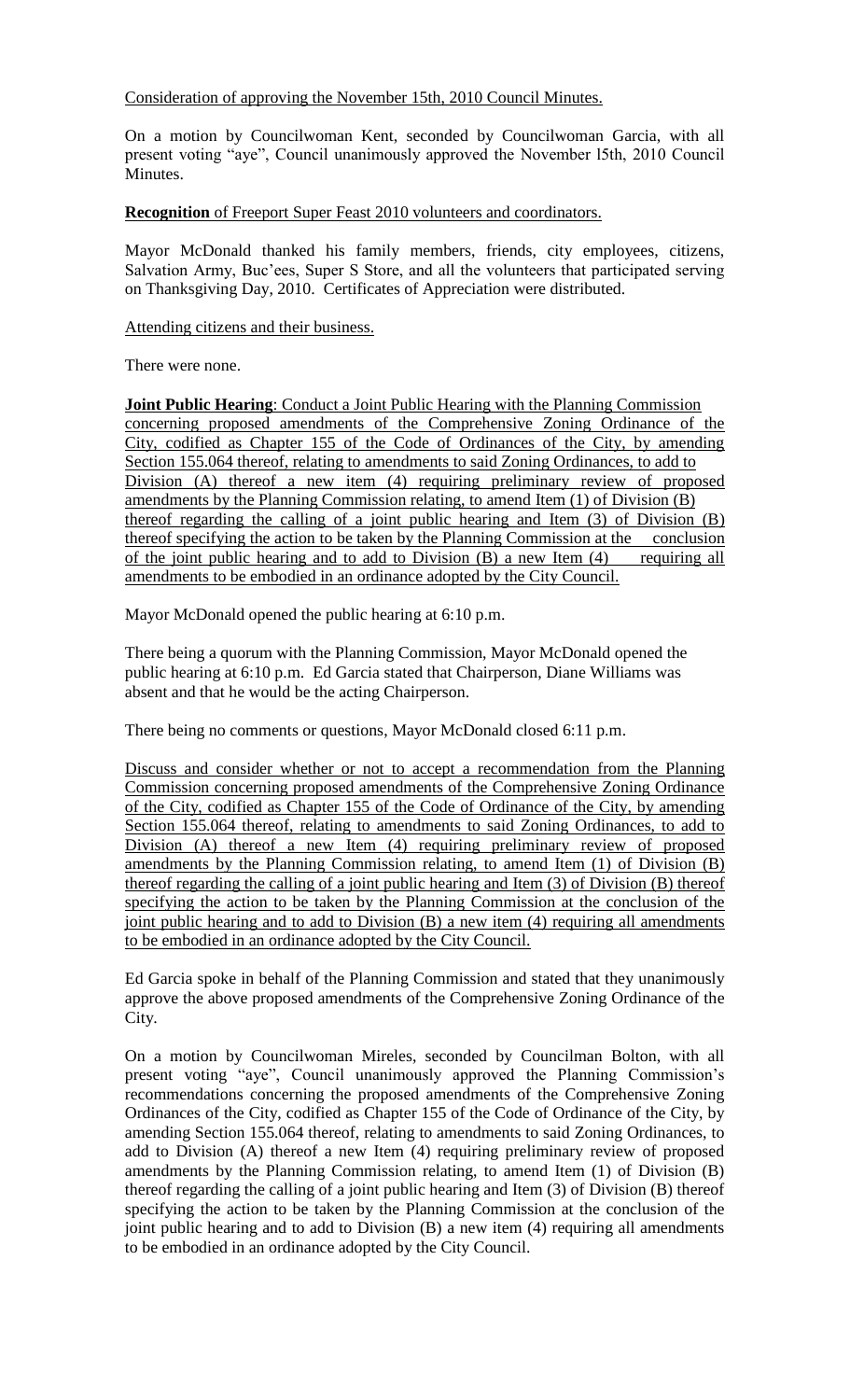Consideration of approving January 3rd, 2011, for a public hearing to consider designating the following described real property located with the corporate boundaries of the City as a reinvestment zone for the purpose of entering an agreement with the owner or owners thereof granting a tax abatement: S. F. Sulfur Corporation, 608 East Second Street, site modernization project.

On a motion by Councilwoman Kent, seconded by Councilwoman Garcia, with all present voting "aye", Council unanimously approved January 3rd, 2011 for a public hearing to consider designating the following described real property located with the corporate boundaries of the City as a reinvestment zone for the purpose of entering an agreement with the owner or owners thereof granting a tax abatement: S. F. Sulfur Corporation, 608 East Second Street, site modernization project.

Consideration of approving January 3rd, 2011 for a public hearing to determine whether or not the structure(s) located on hereinafter described real property located within the corporate limits of the City fail to meet the standards set forth in the Standard Code and is/are thereof "unsafe", Block 6, Lots l5-21, Velasco Townsite, known locally as 119 South Gulf Boulevard.

On a motion by Councilwoman Kent, seconded by Councilman Bolton, with all present voting "aye", Council unanimously approved January 3rd, 2011 for a public hearing to determine whether or not the structure(s) located on hereinafter described real property located within the corporate limits of the City fail to meet the standards set forth in the Standard Code and is/are thereof "unsafe", Block 6, Lots l5-21, Velasco Townsite, known locally as 119 South Gulf Boulevard.

Consideration of approving Ordinance No. 2010-2268 amending Division (F) of Section 121.27 of the Code of Ordinances of said City to require that a storage yard must be maintained by wrecker companies on the wrecker rotation list within the city or within then (10) miles of the intersection of Velasco Boulevard and Second Street.

On a motion by Councilwoman Garcia, seconded by Councilwoman Mireles, with all present voting "aye", Council unanimously approved Ordinance No. 2010-2268 amending Division (F) of Section 121.27 of the Code of Ordinances of said City to require that a storage yard must be maintained by wrecker companies on the wrecker rotation list within the city or within then (10) miles of the intersection of Velasco Boulevard and Second Street.

Consideration of authoring the Mayor to sign an Interlocal Agreement for defining 9-1-1 Public Safety Answering Point Boundaries between the City of Freeport, Houston-Galveston Area Council and Brazoria County.

On a motion by Councilwoman Mireles, seconded by Councilwoman Kent, with all present voting "aye", Council unanimously approved the Mayor to sign an Interlocal Agreement for defining 9-1-1 Public Safety Answering Point Boundaries between the City of Freeport, Houston-Galveston Area Council and Brazoria County.

## Consideration of approving the bids and awarding the landscaping, grounds care and mowing services for portions of the City's right of way and parks area.

On a motion by Councilwoman Garcia, seconded by Councilman Bolton, with all present voting "aye", Council unanimously approved Mr. Fansher's recommendation to approve the bids and award the contract to Southern Oak Services, LLC, P.O. Box 389, Bay City, Texas, for landscaping, grounds care and mowing services for portions of the City's right of way and parks area.

Consideration of authoring the City Manager to sign a lease-purchase agreement for a street sweeper for the Street Department.

On a motion by Councilwoman Kent, seconded by Councilwoman Mireles, with all present voting 3/2, Council approved the City Manger's recommendation to select option l to sign a lease-purchase agreement for a street sweeper. Councilman Bolton, and Councilwoman Garcia opposed.